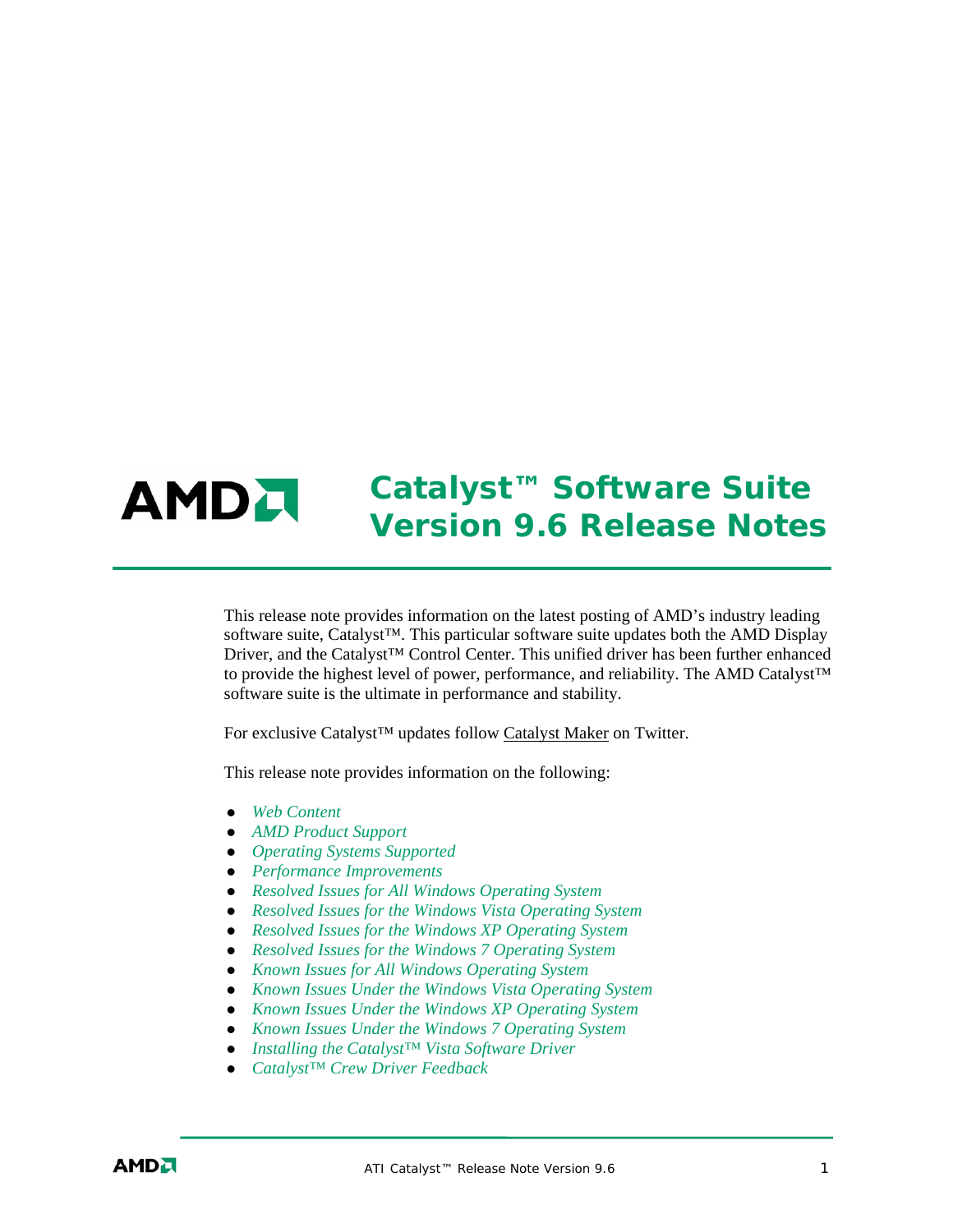### **Web Content**

The Catalyst™ Software Suite 9.6 contains the following:

- Radeon<sup>™</sup> display driver 8.62
- HydraVision™ for both Windows XP and Vista
- HydraVision™ Basic Edition (Windows XP only)
- WDM Driver Install Bundle
- $\bullet$  Southbridge/IXP Driver
- Catalyst<sup>™</sup> Control Center Version 8.62



**Caution:** The Catalyst™ software driver and the Catalyst™ Control Center can be downloaded independently of each other. However, for maximum stability and performance AMD recommends that both components be updated from the same Catalyst™ release.



**Caution:** The Catalyst™ Control Center requires that the Microsoft .NET Framework version 2.0 be installed. Without .NET version 2.0 installed, the Catalyst™ Control Center will not launch properly and the user will see an error message.



**Note:** These release notes provide information on the Radeon™ display driver only. For information on the ATI Multimedia Center™, HydraVision™, HydraVision Basic Edition, WDM, Remote Wonder™, or the Southbridge/IXP driver, please refer to their respective release notes found at: *https://support.amd.com/*.



**Note:** Although listed in the documentation,

ADL Adapter ClockInfo Get is not available in the current version of the ADL. The code for obtaining the clock information was excluded due to inaccurate information being reported when the card is over-clocked. Future updates of ADL SDK will reflect this change. As an alternative, ADL\_Overdrive5\_ODParameters\_Get() can be used but this API is only supported on R600 and above ASICs

#### **AMD Product Support**

The Catalyst™ Vista driver for both the 32bit and 64bit versions of the Microsoft Windows Vista operating system is supported on the following ATI Radeon™ products.

#### **AMD Desktop Product Family Support**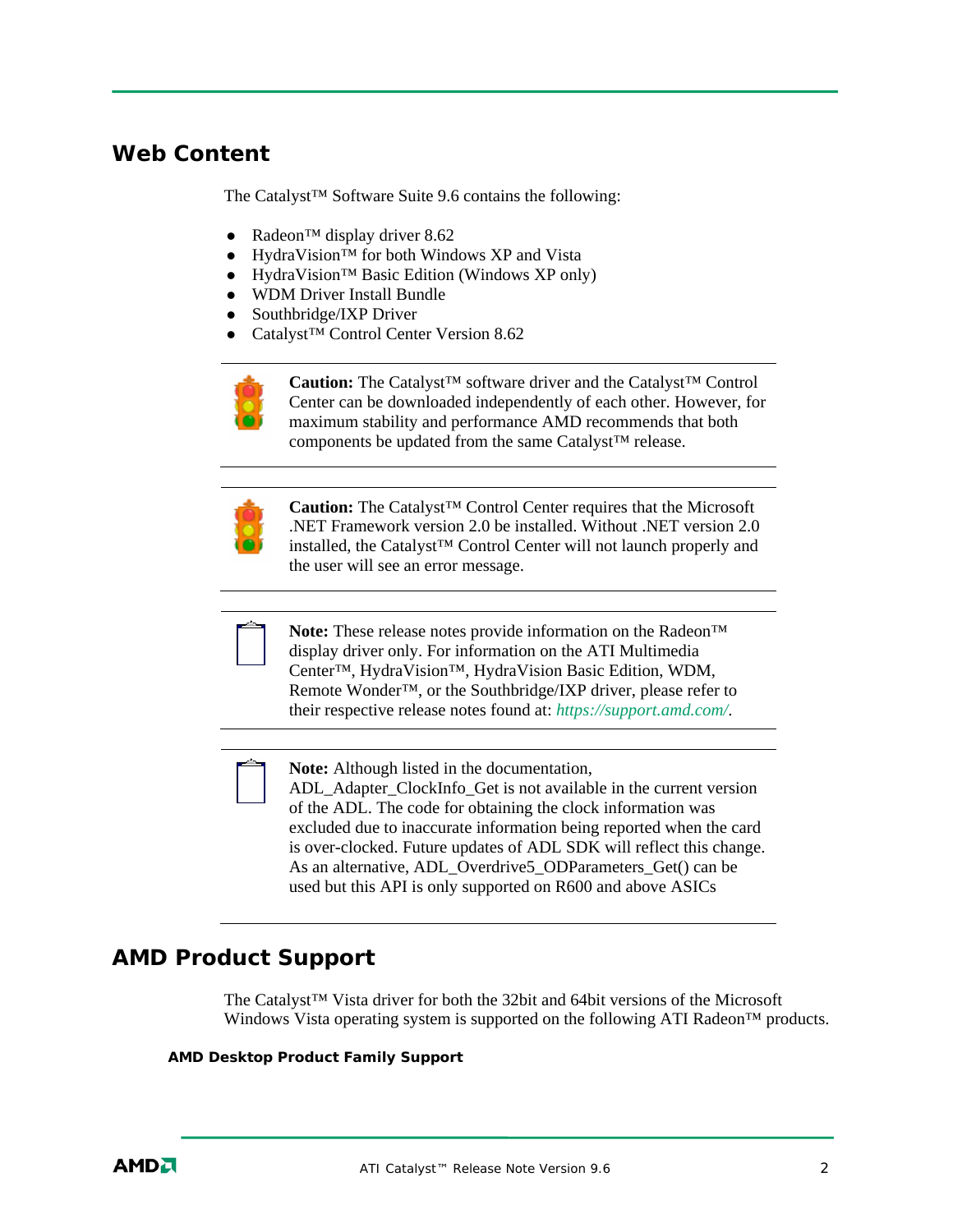| <b>AMD Desktop Product Family Support</b>  |                                         |  |
|--------------------------------------------|-----------------------------------------|--|
| ATI Radeon <sup>™</sup> HD 4890 Series     | ATI Radeon <sup>™</sup> HD 4550 Series  |  |
| ATI Radeon <sup>™</sup> HD 4870 X2 Series  | ATI Radeon <sup>TM</sup> HD 4350 Series |  |
| ATI Radeon <sup>TM</sup> HD 4850 X2 Series | ATI Radeon™ HD 3800 Series              |  |
| ATI Radeon <sup>TM</sup> HD 4800 Series    | ATI Radeon™ HD 3600 Series              |  |
| ATI Radeon <sup>TM</sup> HD 4700 Series    | ATI Radeon <sup>TM</sup> HD 3400 Series |  |
| ATI Radeon <sup>TM</sup> HD 4670 Series    | ATI Radeon <sup>TM</sup> HD 2900 Series |  |
| ATI Radeon <sup>TM</sup> HD 4650 Series    | ATI Radeon <sup>TM</sup> HD 2600 Series |  |
| ATI Radeon <sup>TM</sup> HD 4600 Series    | ATI Radeon <sup>™</sup> HD 2400 Series  |  |

#### **AMD Multimedia Family Product Support**

| <b>AMD Multimedia Family Product Support</b> |                               |  |
|----------------------------------------------|-------------------------------|--|
| ATI Theater <sup>TM</sup> 550 PRO            | I ATI Theater 650TM           |  |
| $ATI$ All-in-Wonder <sup>TM</sup> HD         | ATI Theater $600^{\text{TM}}$ |  |

**Note:** ATI All-in-Wonder™ boards operate with AMD's Windows Vista ready display and capture drivers under the Windows Vista operating system. However, the Windows Vista Media Center application does not support TV/Capture functionality provided by the ATI All-in-Wonder™. TV/Capture functionality is qualified to function with Snapstream's BeyondTV 4.6 for Windows Vista. Other third party solutions (such as Arcsoft's Total Media 3) may support TV/Capture with the ATI All-in-Wonder™, but these applications have not been fully tested by AMD.

#### **AMD FireStream™ Product Family Support**

| AMD FireStream™ Product Support   |                      |  |
|-----------------------------------|----------------------|--|
| AMD FireStream <sup>TM</sup> 9270 | AMD FireStream™ 9170 |  |
| AMD FireStream <sup>TM</sup> 9250 |                      |  |

#### **AMD Chipset Product Support**

| <b>AMD Chipset Product Support</b>      |                                                     |  |
|-----------------------------------------|-----------------------------------------------------|--|
| ATI Radeon <sup>TM</sup> HD 3300 Series | $\overline{A}$ ATI Radeon <sup>TM</sup> 3100 Series |  |
| ATI Radeon <sup>TM</sup> HD 3200 Series | ATI Radeon <sup>™</sup> 3000 Series                 |  |

# **Operating Systems Supported**

The latest version of the Catalyst™ software suite is designed to support the following Microsoft Windows platforms: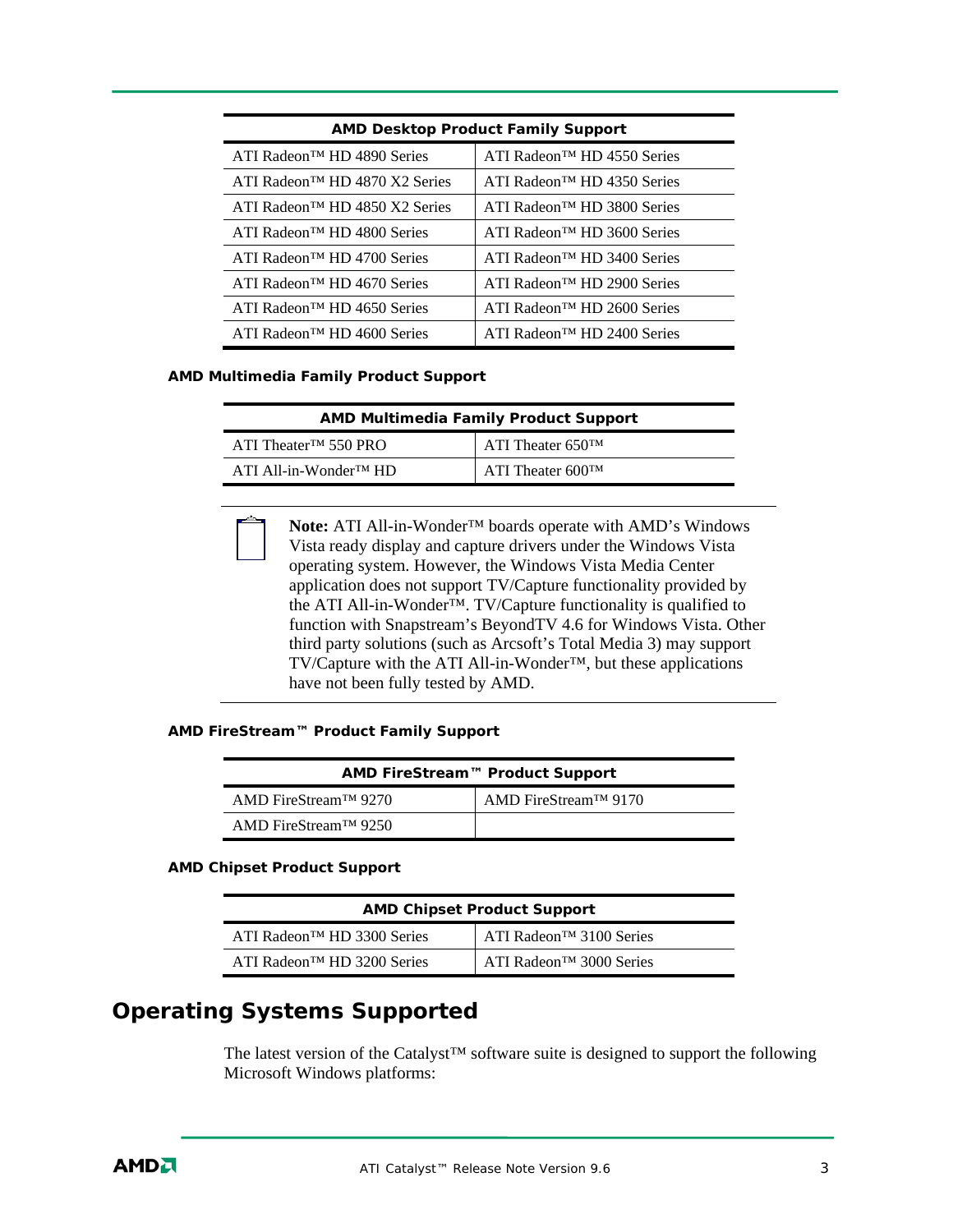- $\bullet$  Windows Vista 32-bit version
- $\bullet$  Windows Vista 64-bit version
- $\bullet$  Windows XP Professional
- Windows XP Home Edition
- z Windows XP Media Center Edition
- z Windows XP Professional x64 Edition
- $\bullet$  Windows 7



**Note:** When installing the Catalyst™ Vista driver for Windows Vista, the user must be logged on as Administrator or have Administrator rights in order to successfully complete the installation of the Catalyst™ Vista driver.



**Note:** This release of the Catalyst™ driver was tested under Windows 7 RC build 7100.

#### **Performance Improvements**

Catalyst™ 9.6 brings performance benefits in several cases where framerates are CPUlimited. Some measured examples are:

- **Company of Heroes** performance improves up to 25% with HD 4600 series products and below as well as improvements of up to 10% on HD 4800 series
- z **Crysis** performance improves up to 13% in multi-GPU configurations
- z **Crysis Warhead** performance improves up to 11% in multi-GPU configurations
- World in Conflict performance improvements of up to 30% can be seen in settings that were previously CPU limited

#### **Resolved Issues for All Windows Operating System**

This section provides information on resolved issues in this release of the ATI Catalyst™ Software Suite for all Windows OS. These include:

- Opening Crossfire pages no longer causes Catalyst Control Center to stop responding
- Catalyst Control Center: With some multi adapter systems in clone mode, disabling the primary display is now possible
- Changing the bitrate slider values, while transcoding WMV files, no longer causes Catalyst Control Center to stop responding
- Catalyst Control Center: On some systems configurations, the Overdrive options no longer fails to display
- Catalyst Control Center content no longer appears interlaced when automatic deinterlacing is enabled
- Catalyst Control Center: Display settings no longer missing when hot plugging a CRT display in clone mode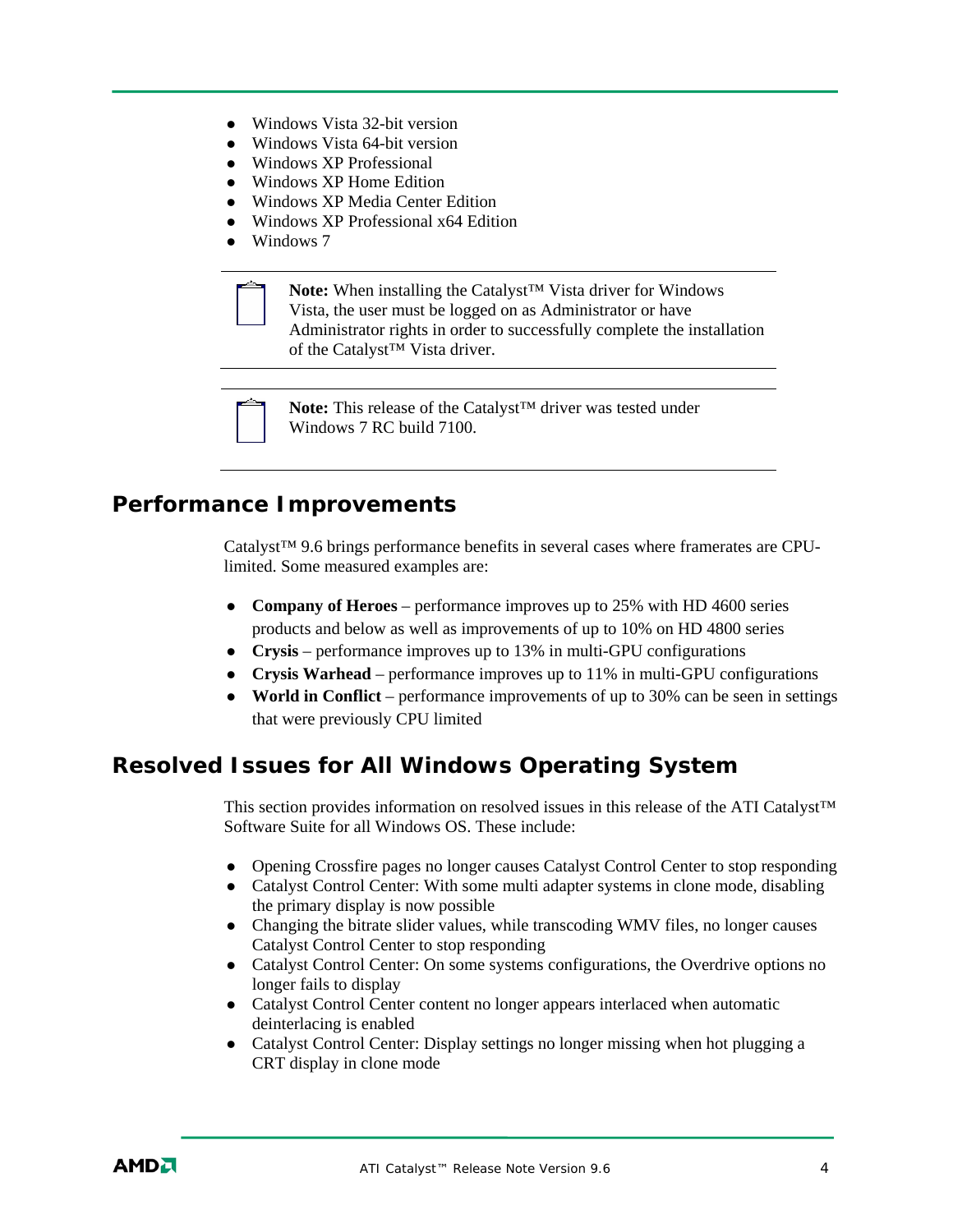- Catalyst Control Center: Scaling option slider is no longer inadvertently enabled when using a non-HDTV resolution
- Fixed a regression in ATI CAL that caused certain IL kernels that compiled and executed properly with Catalyst version prior to 9.4 to no longer work properly with Catalyst 9.4 or later

## **Resolved Issues for the Windows Vista Operating System**

This section provides information on resolved issues in this release of the ATI Catalyst™ Software Suite for Windows Vista. These include:

- On some configurations, video artifacts are no longer visible during playback of transcoded video files
- Second adapter will now run at default minimum clock values, instead of custom GPU clock values, without requiring the user to launch and exit the 3D game in full screen mode
- Corruption and flickering no longer visible when switching between window and full screen mode when playing Crysis

### **Resolved Issues for the Windows XP Operating System**

This section provides information on resolved issues in this release of the ATI Catalyst™ Software Suite for Windows XP. These include:

- Catalyst Control Center: Scaling option slider is no longer incorrectly enabled when using non-HDTV resolutions
- System instability no longer observed when task switching to desktop when playing "Tom Clancy's HAWK"
- Catalyst Control Center: On some configurations, the scaling options are no longer missing for HDMI or component video displays
- $\bullet$  Team Fortress 2 some slowdowns no longer occur during gameplay

# **Resolved Issues for the Windows 7 Operating System**

This section provides information on resolved issues in this release of the ATI Catalyst™ Software Suite for Windows 7. These include:

- Some systems with both a component video display and a secondary display, it is now possible to duplicate the displays using the display settings
- Catalyst Control Center: Graphics corruption no longer visible when updating the ATI Graphics Power settings
- Catalyst Control Center: System no longer fails to set the Component Video modes
- Catalyst Control Center no longer shows Crossfire as disabled
- Catalyst Control Center: Default HDTV modes can now be enabled properly
- Enabling CrossFire under specific system configurations no longer causes Catalyst Control Center to stop responding
- Intermittent corruption no longer visible throughout Enemy Territory Quake Wars levels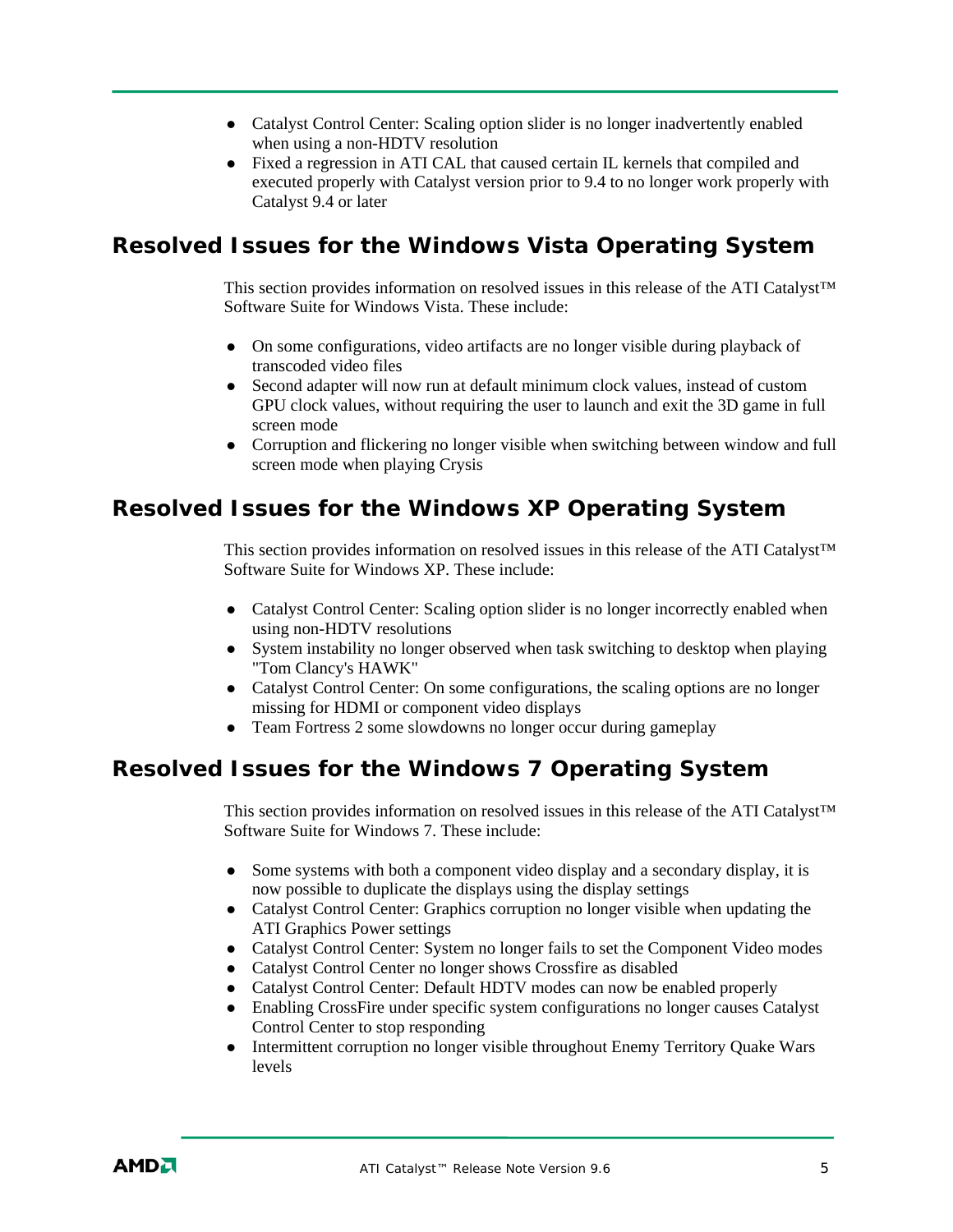# **Known Issues for All Windows Operating System**

This section provides information on known issues that may be experienced under all Windows operating system with the latest version of Catalyst™. These include:

- Garbled text may appears on resume splash screen after hibernation with some ASICs
- Catalyst Control Center: Advance Color page, when enabling the advanced color settings the preview window may blank out
- Opening Catalyst Control Center may result in an error message when using Dual Adapters with a non-ATI ASIC and ATI ASIC
- Catalyst Control Center: Enable dialog reposition does not show on proper monitor when system is configured with 4 displays
- Confirmation dialog box might not appear when applying HDTV 720p and 1080i formats; the resolution will be applied automatically
- Interlaced modes might not be applied on HDTV supported DFP panels even when forced via Catalyst Control Center
- Catalyst Control Center: The wrong help pages are displayed for Component video properties
- Catalyst Control Centre may fail to launch when CrossFire has been disabled on some multi-adapter systems
- Catalyst Control Center: Text in some of the panels may be cut when running on a Russian operating systems
- Catalyst Control Center: Some text in the Basic View may be cut after using the "Rotate Desktop" options

# **Known Issues Under the Windows Vista Operating System**

This section provides information on known issues that may be experienced under the Windows Vista operating system with the latest version of Catalyst™. These include:

- On some system configurations, a delay may be noticed when task switching between the desktop and a game in progress
- Some system configurations may prevent the playback of Blu-ray content on DVI ports at 1920x1080 and 1280x720 display modes
- [Vista 64] Re-installing the graphics driver may cause a "No ATI Graphics driver" installed…" error dialog on reboot
- HDMI audio may not be enabled in some DX10 games when Crossfire is enabled

# **Known Issues Under the Windows XP Operating System**

The following section provides a summary of open issues that may be experienced under the Windows XP operating system in the latest version of Catalyst™. These include:

- A performance drop may be observed on Enemy Territory Quake Wars, Doom3 and Quake4
- With some multi-adapter configurations, the Catalyst Control Center AVIVO options may become disabled